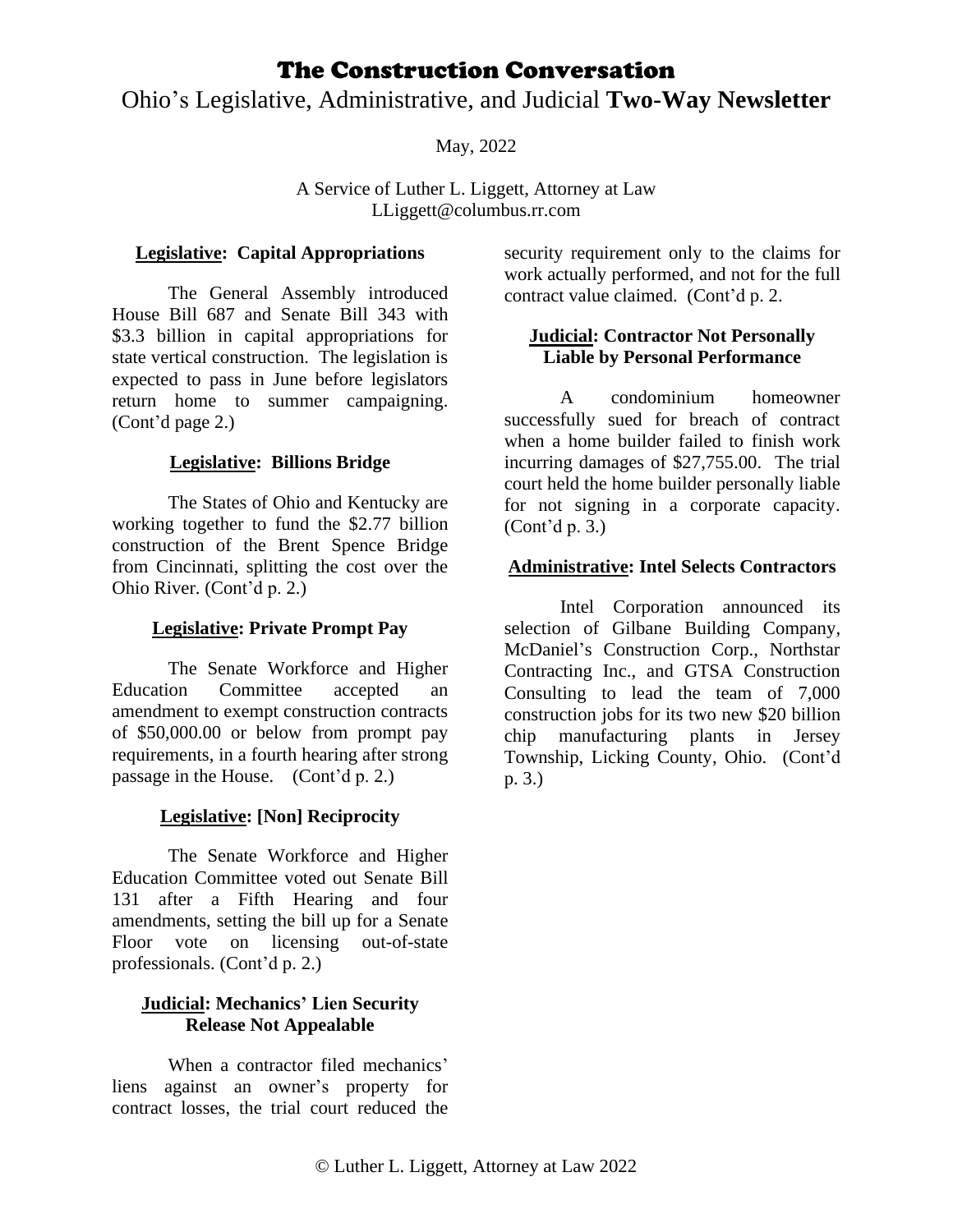May, 2022 Page 2

#### **Legislative: Capital Appropriations (Cont'd)**

Included is \$300 million from federal American Rescue Plan Act funds, with the rest borrowed on general revenue debt, i.e.: bonds paid off with taxes, revenues which are running 12 percent over estimates, with the lowest income tax rate in four decades.

\$400 million will go to the Ohio Public Works Commission for local infrastructure projects including water supply and sanitation.

\$457 million, or 14% of the money will go to Colleges and Universities.  $$607$ million, or 18% will go to K through 12 local schools.

\$515 million will go to the Department of Natural Resources for upgrades to lodges, cabins, and camping areas. \$456 million will go to prisons.

#### **Legislative: Billions Bridge (Cont'd)**

The Ohio Department of Transportation and the Kentucky Transportation Cabinet applied for \$1.66 billion in federal grant funding, or 60%.

Engineering design will proceed while awaiting the cash. ODOT has requested consultant proposals for the work.

Each state will pay for its side of improvements to feeder interstates and access ramps, approximately 8 miles. A companion corridor bridge also will be built to the west side of the existing span.

Separately, ODOT released \$51 million for 44 new Highway Safety Improvement Program safety projects in 32 counties across the state. 58% of the funding will go to local governments, including widening of shoulders, installing rumble strips, and modifying culverts.

#### **Legislative: Private Prompt Pay (Cont'd)**

House Bill 68 would require private owners to make payments after 30 days of approval of a pay application. Failure to timely pay would incur 18% interest and attorney fees.

The General Assembly only has another couple of weeks in the session before returning to legislative districts for campaigning. The legislation is ready for passage, but a vote is not yet scheduled.

#### **Legislative: [Non] Reciprocity (Cont'd)**

If passed, out-of-state licensed design professionals and contractors could obtain an Ohio license, but without reciprocally granting the out-of-state license to an Ohio resident. Current law provides for equal reciprocity already.

The rationale for the legislation is the belief that licensing is an obstacle to recruiting professionals to work in Ohio.

With the General Assembly facing recess for November elections, the legislation may not have time for three hearings in the House before year-end.

## **Judicial: Mechanics' Lien Security Release Not Appealable**

Pursuant to [R.C. 1311.02,](https://app.decisis.com/decisis?crid=0d3403e2-3ab2-442b-a663-2a860c9e31ee) the contractor could only obtain a mechanic's lien for work performed or materials furnished. Since the unpaid labor and materials was a fraction of the Mechanic's Liens based upon work that had not yet been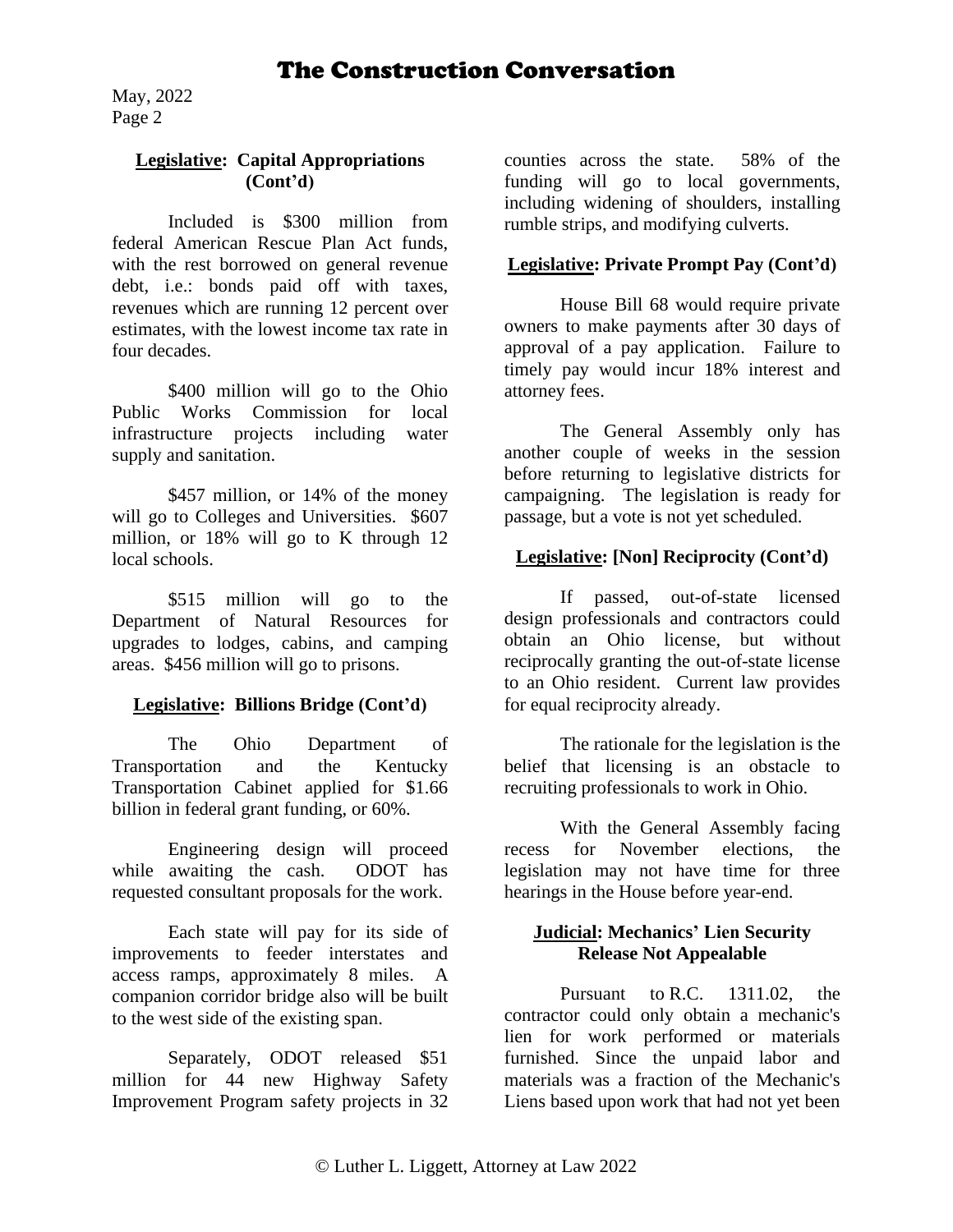May, 2022 Page 3

performed, the owner need only post security for the value of completed work and materials to have the liens fully released.

Because the underlying claims remained to be litigated, including the remaining lien claims against the reduced security, the trial court's decision was not a final, appealable order.

As an interlocutory order not affecting a substantial right, the trial court's setting of a lower security amount was not appealable.

*Recovery Funding, L.L.C. v. Beckman*, 10th Dist. Franklin No. 20AP-592, 2022-Ohio-1095.

#### **Judicial: Contractor Not Personally Liable by Personal Performance**

The implication was that the home builder was performing as a sole proprietor, and not shielded by the limited liability of a corporate structure.

The Court of Appeals reversed, holding that the homeowner has the burden to prove that the contractor was not working as a corporate entity, even though that entity was named in the contract documents.

As a sole proprietorship, the individual business owner is personally liable. But, under R. C. 1705.48(A) and (B), the owner of a limited liability company is not liable for the corporate debts.

The fact that the contractor performed the work personally also "is not necessarily indicative that he is personally liable under the contract."

The appellate court also questioned the damages, as only being estimates and not

actual costs incurred for repairs. This issue required trial, with the homeowner having the burden of proof of actual damages, not mere speculation.

*Riesterer v. Porter*,  $6<sup>th</sup> Dist.$  *Erie*, Case no. E-21-005, 2022-Ohio-1698.

#### **Administrative: Intel Selects Contractors (Cont'd)**

Subcontractor selection for the initial he early excavation work is expected in the next months.

New Albany Company affiliate MBJ Holdings and EMH&T consultants applied for an isolated wetland permit from the Ohio Environmental Protection Agency. The consultants are offering a mitigation plan for the expected destruction of wetlands over 926 acres of affected land. The plan will require significant re-routing of utilities.

The two facilities are expected to cover 2.88 million square feet of space, including offices, stormwater facilities, and other infrastructure.

-- 30 --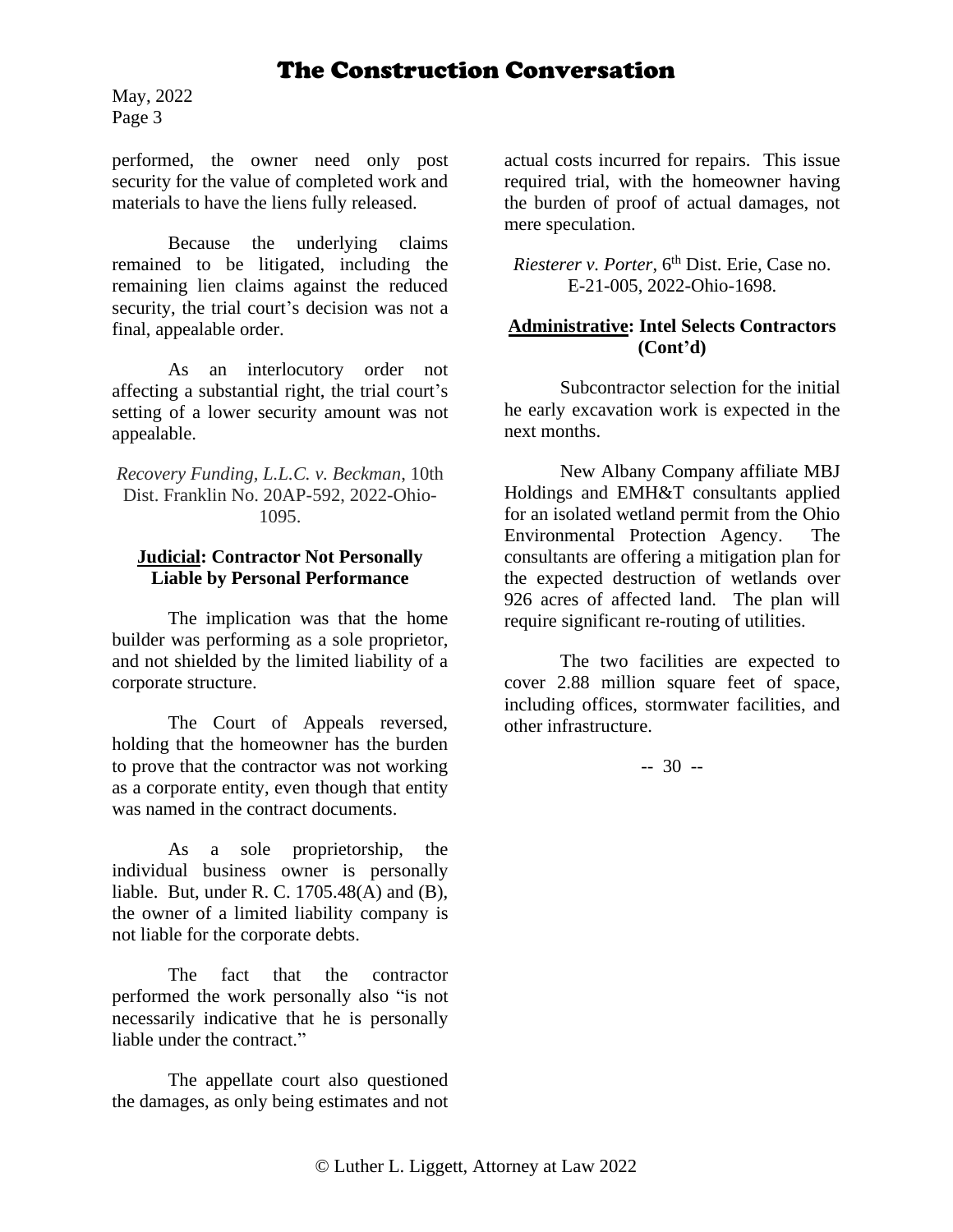May, 2022 Page 4

Join us in

## **The Construction Conversation**

## **Call-In**

on

## **Thursday, June 23, 2022**

3:30 p.m.

Join Zoom Meeting [https://us02web.zoom.us/j/84957638082?pw](https://us02web.zoom.us/j/84957638082?pwd=UkltR3NoMlMxeVlPbnJ2T2w3bTBmdz09) [d=UkltR3NoMlMxeVlPbnJ2T2w3bTBmdz](https://us02web.zoom.us/j/84957638082?pwd=UkltR3NoMlMxeVlPbnJ2T2w3bTBmdz09) [09](https://us02web.zoom.us/j/84957638082?pwd=UkltR3NoMlMxeVlPbnJ2T2w3bTBmdz09)

> Meeting ID: 849 5763 8082 Passcode: 663641

> > 1-929-205-6099